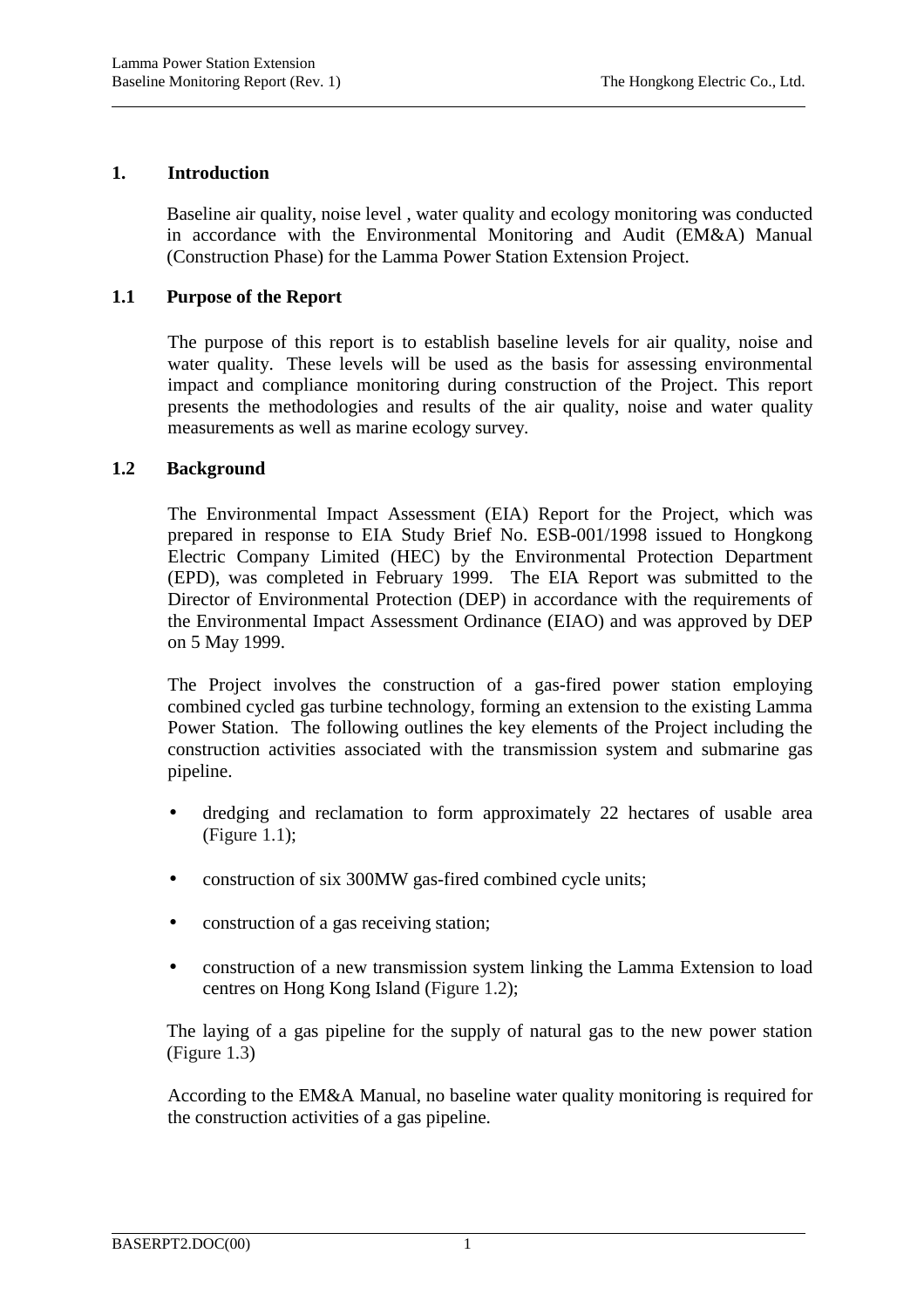l

## **1.3 Structure of the Baseline Monitoring Report**

The structure of the report is as follows:

- Section 1: Introduction detailing the purpose and structure of the report.
- Section 2: Air Quality presenting the results of baseline air quality monitoring.
- Section 3: Noise presenting the results of baseline noise monitoring.
- Section 4: Water Quality presenting the results of baseline water quality monitoring prepared by a water-quality monitoring consultant.
- Section 5: Marine Ecological Survey presenting the results of baseline marine ecological monitoring prepared by an ecological survey consultant.
- Section 6: Conclusion

l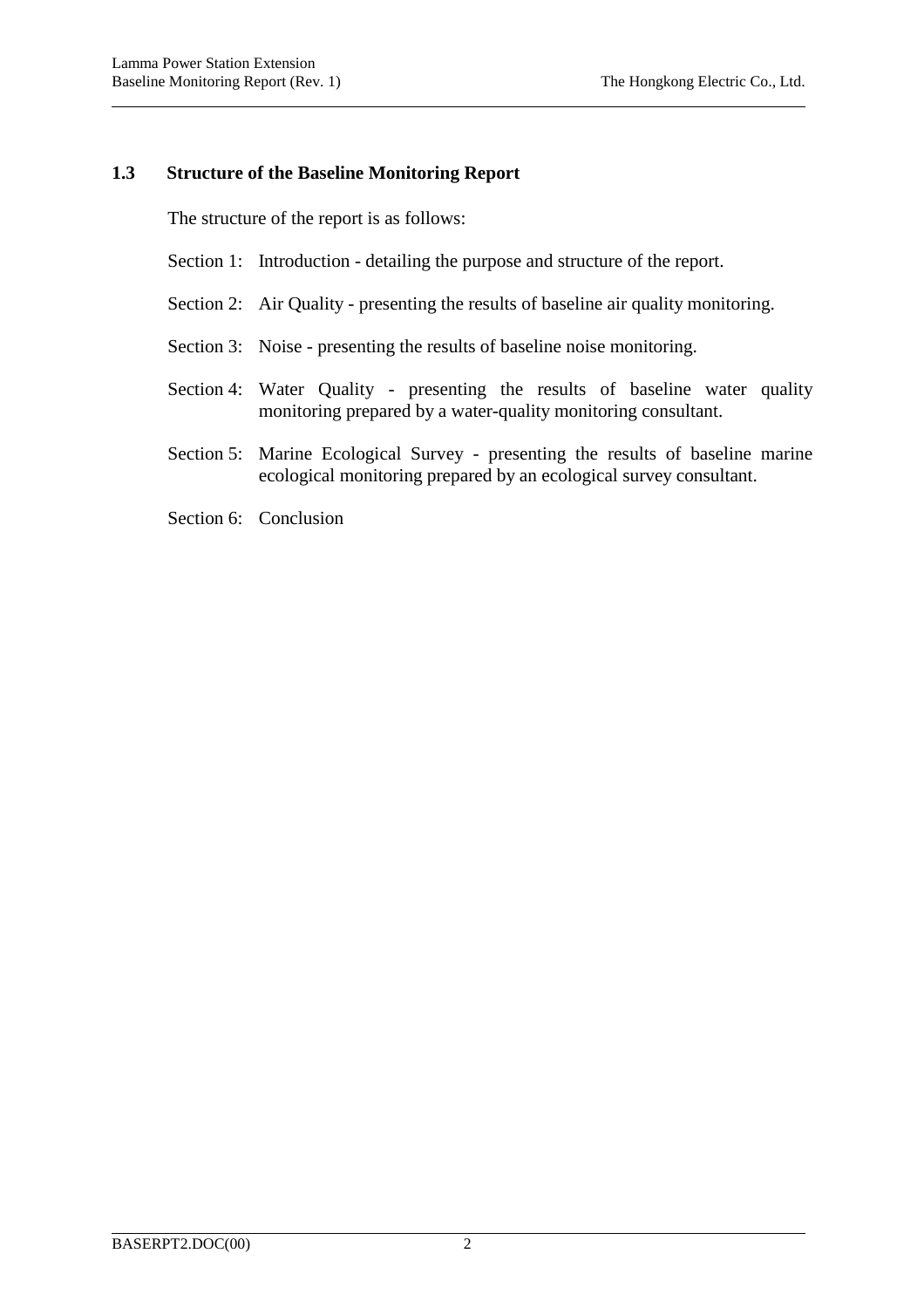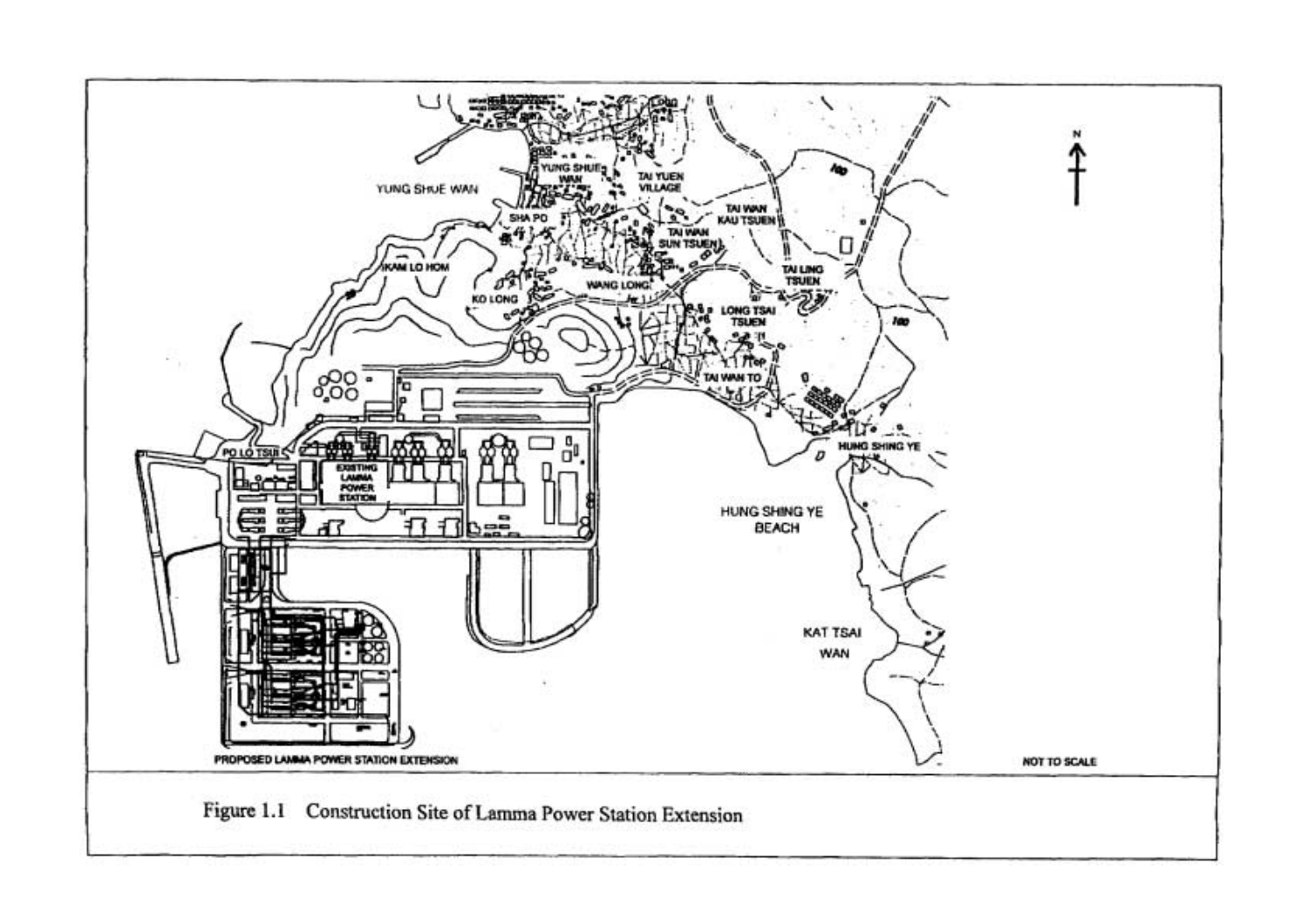